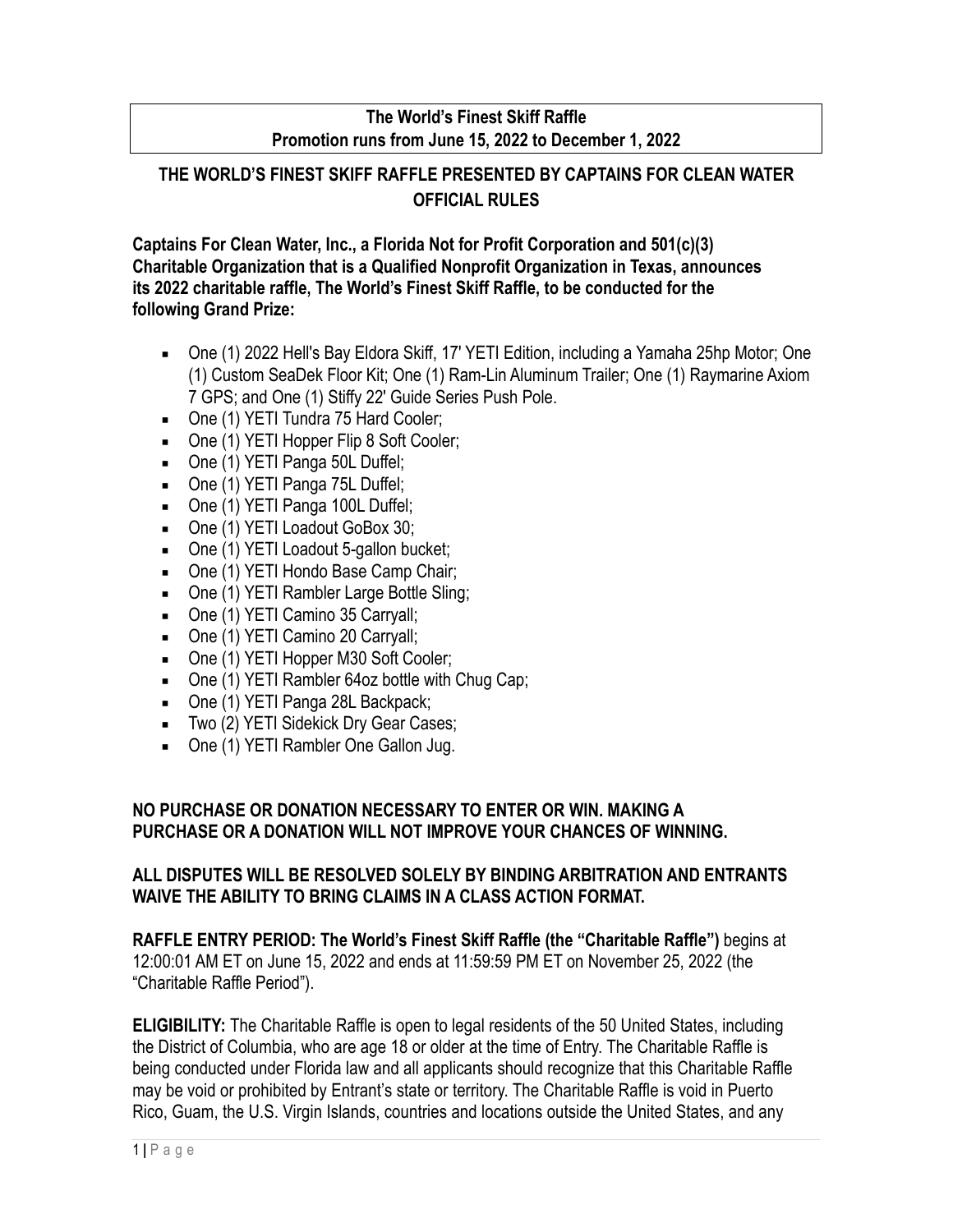other place prohibited by law. Further, Captains For Clean Water (the "Sponsor"), its affiliates, advertising agencies, price suppliers, including any Entrants who provide services in connection with this Charitable Raffle (collectively "Sponsor Affiliates"), Captains For Clean Water's employees, agents, directors, officers (including members of their immediate family i.e. spouse, mother, father, mother-in-law, father-in-law, grandmother, grandfather, brothers, sisters, children, and grandchildren of the same household) of Sponsor or any Sponsor Affiliates are not eligible to participate.

**HOW TO ENTER:** Sponsor will make Entries available for the Charitable Raffle during the Charitable Raffle Entry Period. There is no purchase or donation necessary to participate in the Charitable Raffle. Sponsor will limit the number of Entries distributed to each drawing Entrant as set forth further below. All methods of Entry have an equal chance of winning. All Entries become the property of the Sponsor and will not be returned. **Receipt of a ticket stub from Sponsor as well as any statement on the Charitable Raffle's website or by a representative of Sponsor that a given donation entry was received is SUBJECT TO THE PROCEDURES SET FORTH HEREIN AND IS OF NO LEGAL EFFECT AND IN NO WAY BINDING UPON SPONSOR.** Entrants are subject to all notices posted online including but not limited to the Sponsor's Privacy Policy, which can be found at [https://captainsforcleanwater.org/privacy-policy/.](https://captainsforcleanwater.org/privacy-policy/)

Except where prohibited by law, entry and acceptance of prize constitute permission to use Winner's name, prize won, hometown, likeness, video, photographs, and statements for purposes of advertising, promotion and publicity (including online posting) in any and all media now or hereafter known throughout the world in perpetuity, without additional compensation, notification or permission.

Sponsor shall identify and indicate, as well as verify each Entry. Sponsor will not arbitrarily remove, disqualify, disallow, or reject any Entrant or discriminate in any manner between Entrants who gave donations to Sponsor and those who did not give donations. Sponsor does, however, reserve the right to eliminate Entries that do not comply with the Entry requirements set forth above or are not timely received.

There are two (2) ways to enter.

**Method #1: Donation Entry.** During the Charitable Raffle Period, the Sponsor suggests a minimum donation of at least \$50.00 for each entry made payable to Captains For Clean Water, Inc. via online at <https://captainsforcleanwater.org/2022hbraffle/> (an "Online Donation") to receive one (1) Entry into the Charitable Raffle (the "Donation Entry"). If making an Online Donation, provide all required information on the online form to make your donation, including all required contact information, and submit the form as instructed. Entrants submitting an Online Donation will be emailed a confirmation associated with his/her Entry. All donations received in connection with this Charitable Raffle will be used for charitable purposes. **Donation Entries must be received between 12:00:00 AM ET on June 15, 2022 and 11:59:59 PM ET on November 25, 2022.**

**Method #2: Alternate Method of Entry ("Mail-in Entry").** To enter without purchase or donation, Entrant must mail to the Sponsor a ruled/lined postcard including your name, complete address, email address and phone number (the "Mail-In Entry") to the following address to receive one (1) entry into the Charitable Raffle which is the limit on the number of entries available to each drawing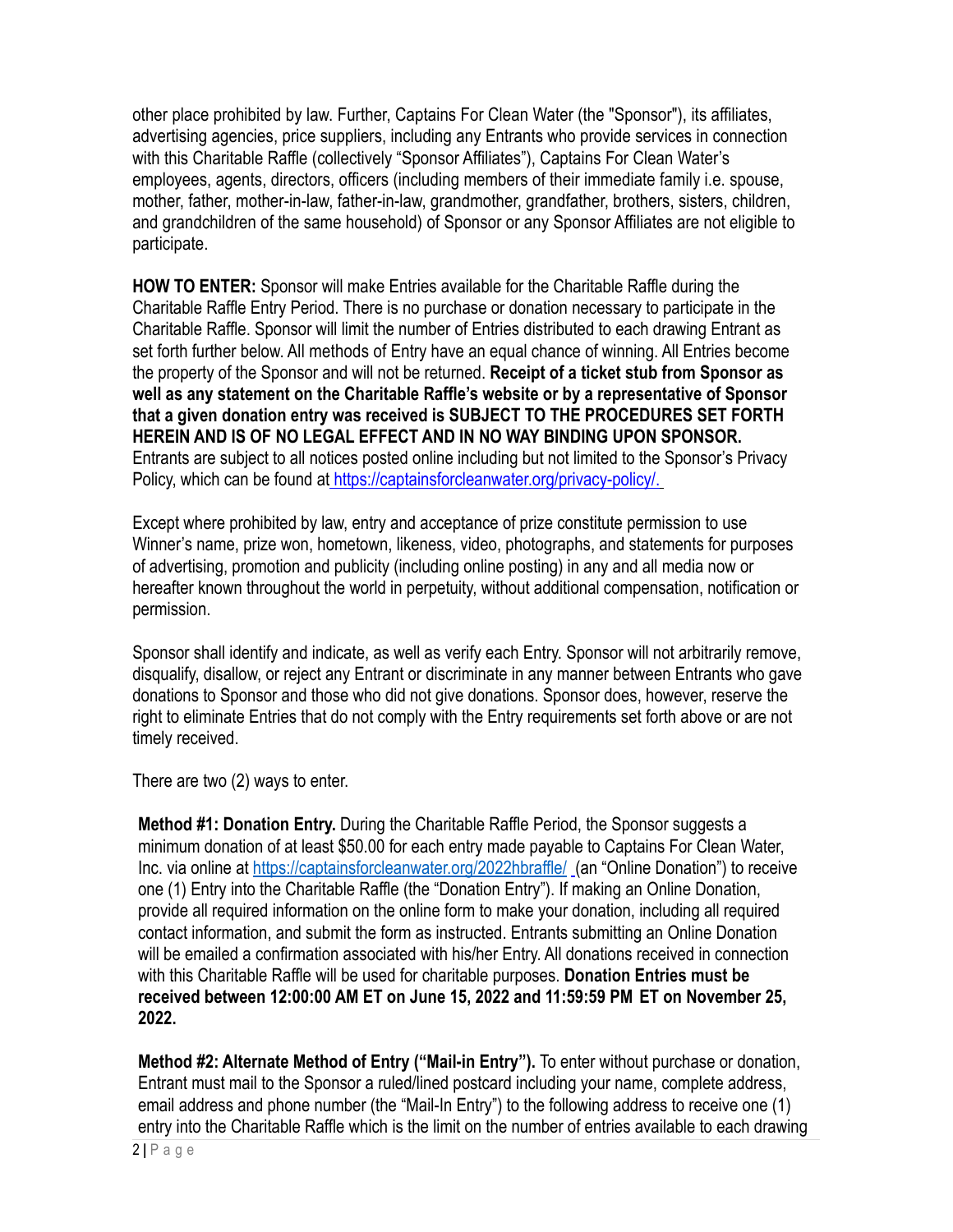Entrant utilizing this alternate method of entry: Captains For Clean Water 2022 Charitable Raffle, PO Box 1653, Fort Myers, FL 33902. A Mail-In Entry must be received between June 15, 2022 and November 18, 2022 or such entry is void. Entrants who send in an eligible Mail-In Entry will be added to the online database of valid entries. Photocopied, illegible, or mechanically reproduced entries are not eligible. All entries become the property of the Sponsor and will not be returned or acknowledged. Sponsor is not responsible for lost, late, damaged, misdirected or postage-due mailed entries. Although subsequent attempts to enter may be received, only one entry received from Entrant utilizing this alternate method of entry will be eligible; subsequent attempts by the same person to enter, including Entries submitted with an alternate email address, will be disqualified.

**IDENTIFYING WINNER THROUGH RANDOM DRAWING:** The Charitable Raffle's Winner will be selected in a random drawing at 7:00 PM CT on December 1, 2022 at 220 South Congress Ave., Austin, TX 78704. It is understood that given the potential of COVID-19, the location of the drawing may be altered or, alternatively, will take place at another specific location on the date, hour and time as set forth above. As event nears, Sponsor will announce any changes to the final Drawing Event date, time, and location at <https://captainsforcleanwater.org/2022hbraffle/>.

**WINNER NOTIFICATION & VERIFICATION:** One (1) potential Winner will be notified via email and/ or phone, and will be required to sign and return, within seven (7) days of notification, an Affidavit of Eligibility, a Liability Waiver, an IRS W-9 Form and where allowable, a Publicity Release (collectively, "the Releases"). These Releases will require the Winner to furnish his/her Social Security Number for the sole purpose of tax reporting, as required by law. The Grand Prize will be awarded and ready for pickup within approximately 45 days after the Winner is verified. Failure to complete the Releases, establish eligibility, or pick up the Grand Prize during the allotted time as described in these Official Rules will result in the Winner being disqualified. Winner must have proof of a valid U.S. driver's license from his or her state or place of residence in the United States and proof of insurance to take delivery of Grand Prize; noncompliance may result in forfeiture of the Grand Prize.

If a Grand Prize notification is returned as undeliverable or if Winner is disqualified, the Grand Prize may be awarded through a separate random drawing held with in 30 days to an alternate Winner, who must also complete the Releases, establish eligibility, and pick up the Grand Prize. Up to two (2) alternate Winners may be determined through this process, after which the Grand Prize may remain un-awarded.

## **PRIZE/APPROXIMATE RETAIL VALUE ("ARV")/ODDS**:

**Grand Prize:** There is one (1) Grand Prize available to be won. Grand Prize includes:

- One (1) 2022 Hell's Bay Eldora Skiff, 17' YETI Edition, including a Yamaha 25hp Motor; One (1) Custom SeaDek Floor Kit; One (1) Ram-Lin Aluminum Trailer; One (1) Raymarine Axiom 7 GPS; and One (1) Stiffy 22' Guide Series Push Pole.
- **One (1) YETI Tundra 75 Hard Cooler;**
- **One (1) YETI Hopper Flip 8 Soft Cooler;**
- One (1) YETI Panga 50L Duffel;
- One (1) YETI Panga 75L Duffel;
- One (1) YETI Panga 100L Duffel;
- One (1) YETI Loadout GoBox 30;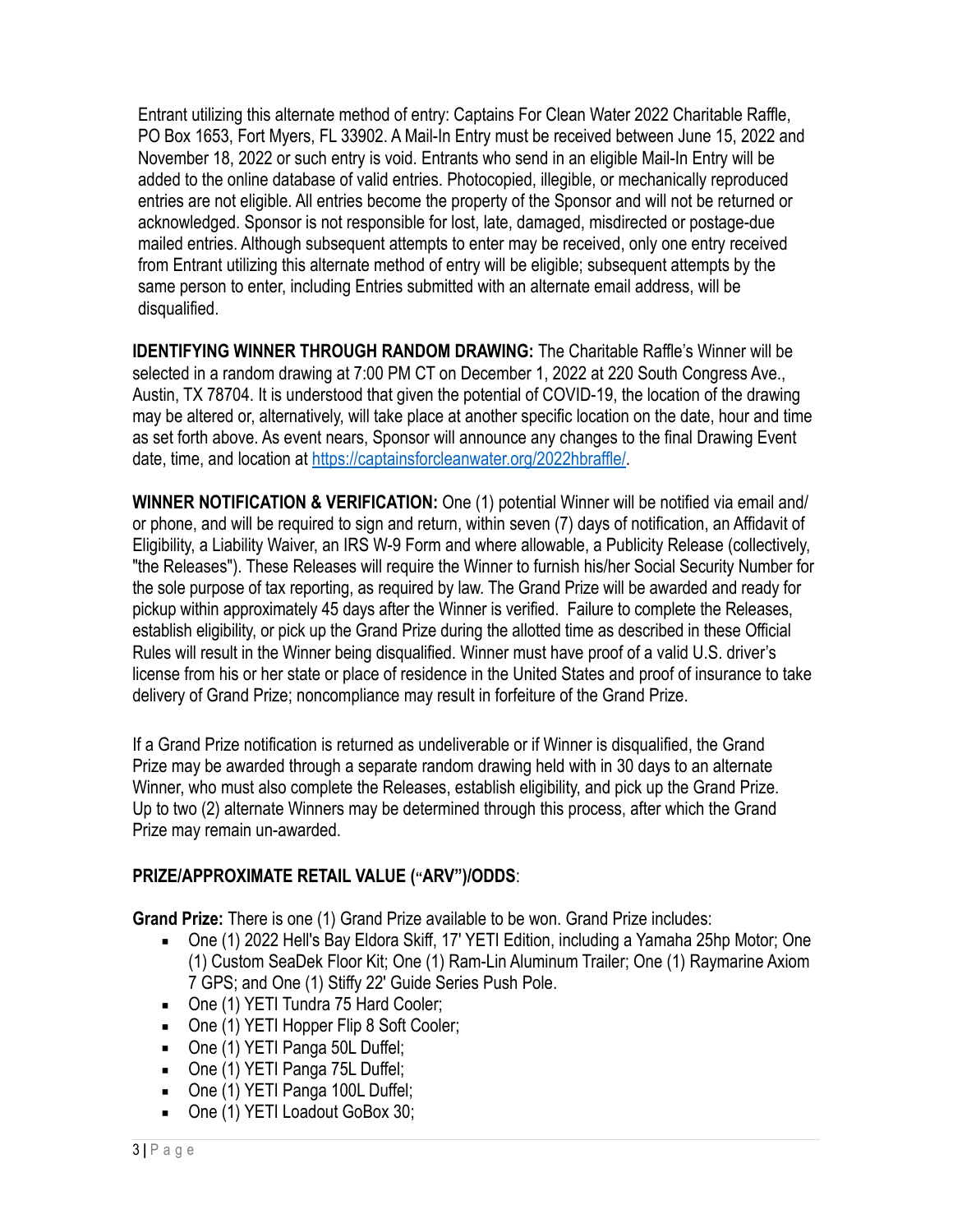- One (1) YETI Loadout 5-gallon bucket;
- One (1) YETI Hondo Base Camp Chair;
- One (1) YETI Rambler Large Bottle Sling;
- **One (1) YETI Camino 35 Carryall;**
- One (1) YETI Camino 20 Carryall;
- One (1) YETI Hopper M30 Soft Cooler;
- One (1) YETI Rambler 64oz bottle with Chug Cap;
- One (1) YETI Panga 28L Backpack;
- **Two (2) YETI Sidekick Dry Gear Cases;**
- One (1) YETI Rambler One Gallon Jug.

**The ARV of the Grand Prize: \$44,945.00.** ARV is as of date of drafting these Official Rules. The difference in value of prize as stated herein and value at time of prize notification/award, if any, will not be awarded.

**Taking Delivery of the Grand Prize:** Winner must take delivery of the Grand Prize from Sponsor in Titusville, FL and Winner is responsible for all costs and expenses associated with traveling to Titusville, FL or the coordination and any cost of delivery of the Grand Prize from Titusville, FL. Any upgrades and options not listed as part of the Grand Prize are at the sole expense of Winner. Color, package, factory options, and other prize specifics to be determined by Sponsor in its sole discretion and are subject to availability. Winner will be responsible for any and all costs associated with the collection and use of any component of the Grand Prize, including but not limited to: optional equipment, freight and prep, title, license, insurance, registration fees, and any travel and transportation costs associated with collecting the Grand Prize. ALL FEDERAL, STATE AND LOCAL TAXES ASSOCIATED WITH THE RECEIPT OR USE OF ANY PRIZE ARE THE SOLE RESPONSIBILITY OF WINNER. All other costs not specifically stated herein are the responsibility of Winner.

#### **The total ARV of all prizes available to be won: \$44,945.00**

Odds of winning will depend upon the total number of eligible entries received.

**PRIZE CONDITIONS:** The Grand Prize is not redeemable for cash. The Grand Prize is not assignable or transferable. No substitution is permitted except if the Grand Prize is unavailable, in which case a prize of equal or greater value will be awarded. No cash in lieu of prizes and no exchange or substitution of prizes, except at the sole discretion of the Sponsor. Any other incidental expenses on the Grand Prize not specified herein are the winner's sole responsibility.

### **SPONSOR SHALL HAVE NO LIABILITY FOR ANY PERSONAL INJURIES, DEATH, PROPERTY DAMAGE, OR OTHER DAMAGES OR EXPENSES RESULTING FROM OR ARISING OUT OF ACTIVITY RELATED TO THE GRAND PRIZE OR ANY OTHER ASPECT OF GRAND PRIZE WINNER'S ACCEPTANCE OR USE OF THE PRIZE.**

Prizes are awarded "as is" with no warranty or guarantee, either express or implied by Sponsor. Winners acknowledge that the Sponsor and all other businesses affiliated with this Charitable Raffle and their agents do not make, nor are in any manner responsible for any warranty, representations,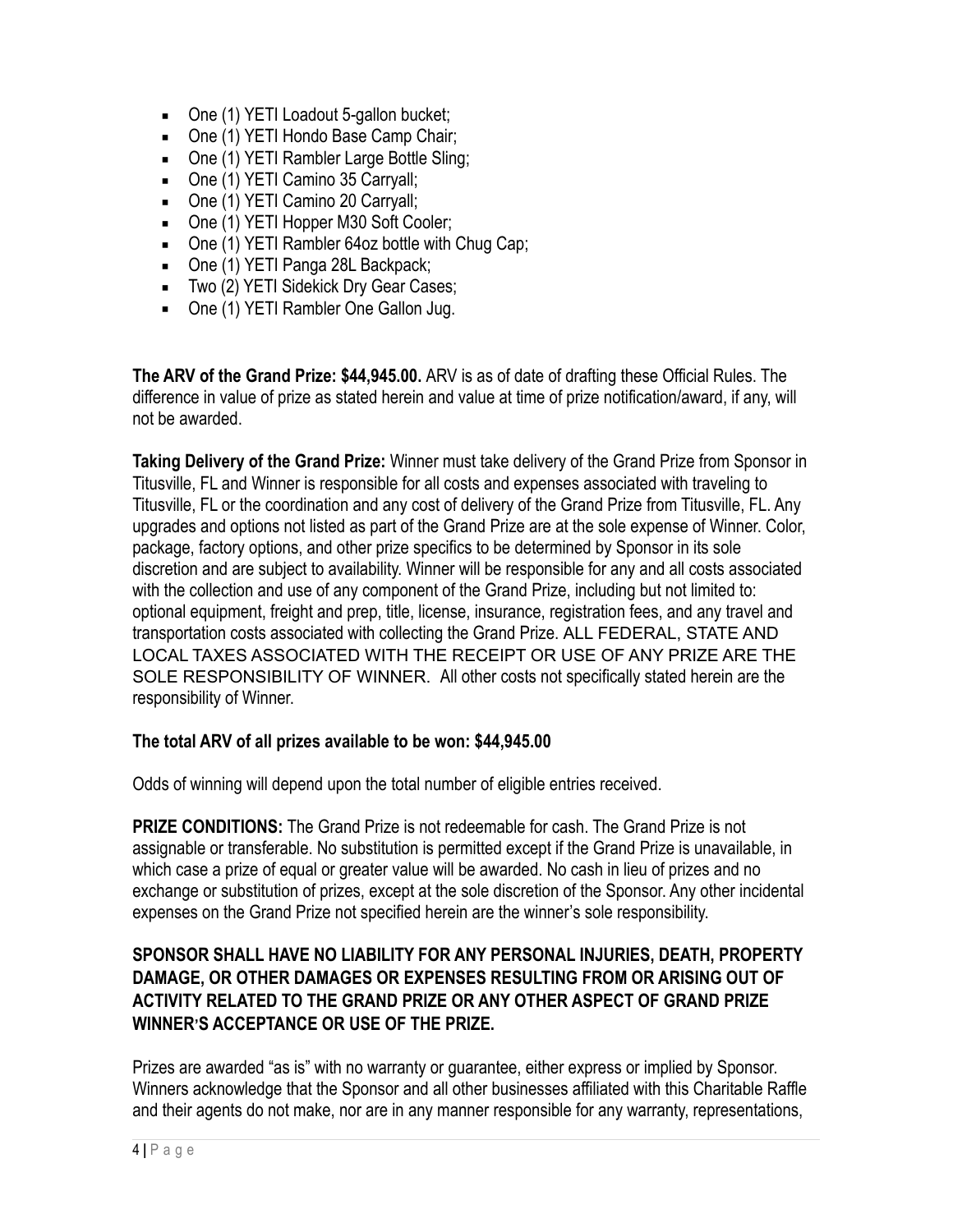expressed or implied, in fact or in law, relative to the quality, conditions, fitness or merchantability of any aspect of the Grand Prize being offered, except that each element of the Grand Prize shall be subject to its manufacturer's standard warranty (if any). Once the Grand Prize has been delivered to the Winner as provided in these Official Rules, the Grand Prize is considered awarded.

**ENTRANT AGREEMENT AND RELEASE:** Participating Entrants agree to these Official Rules and the decisions of Sponsor, and release Sponsor, its affiliated entities, and its employees, officers, directors, contractors, representatives and agents of each (the "Released Parties"), from all claims and liability relating to their participation in the Charitable Raffle, and the acceptance and use/misuse of the Grand Prize offered. Entrants, including the Winner, assume all liability for any injury or damage caused or claimed to be caused, by participation in this Charitable Raffle or use/misuse or redemption of the Grand Prize. Sponsor is not responsible for any typographical or other error in the printing of the Official Rules or the offer, administration of the Charitable Raffle or in the announcement of the Grand Prize.

In the event of a dispute over the identity of an Entrant, an Entry will be deemed submitted by the "Authorized Account Holder" of the email address submitted at time of entry. Authorized Account Holder means the natural person who is assigned to an email address by an Internet access provider, online service provider, or other organization that is responsible for assigning email addresses for the domain associated with the submitted email address. Sponsor may ask any Entrant or potential winner to provide Sponsor with proof, to Sponsor's satisfaction, that such party is the authorized account holder of the email address associated with the entry. Entry materials/data that have been tampered with or altered, or mass entries or entries generated by a script, macro or use of automated devices are void. The Released Parties are not responsible for: (i) lost, late, misdirected, damaged or illegible entries; or (ii) error, omission, interruption, deletion, defect, delay in operations or transmission, theft or destruction or unauthorized access to or alterations of entry materials, or for technical, network, telephone equipment, electronic, computer, hardware or software malfunctions of any kind, or inaccurate transmission of or failure to receive entry information by Sponsor on account of technical problems or traffic congestion on the Internet or at any website or any combination thereof; or (iii) any injury or damage to Entrant's or any other person's computer related to or resulting from participating in the Charitable Raffle. By participating in the Charitable Raffle, you (i) agree to be bound by these Official Rules, including all eligibility requirements, and (ii) agree to be bound by the decisions of Sponsor and the Charitable Raffle Administrator, which are final and binding in all matters relating to the Charitable Raffle. Failure to comply with these Official Rules may result in disqualification from the Charitable Raffle. Sponsor reserves the right to: (i) permanently disqualify from any Charitable Raffle it sponsors any person it believes has intentionally violated these Official Rules; and (ii) withdraw a method of Entry if it becomes technically corrupted (including if a computer virus or system malfunction inalterably impairs its ability to conduct the Charitable Raffle). If for any reason this Charitable Raffle is not capable of running as planned due to an infection by a computer virus, bugs, tampering, unauthorized intervention, fraud, technical failures, or any other causes beyond the control of the Sponsor which corrupt or affect the administration, security, fairness, integrity, or proper conduct of this Charitable Raffle, the Sponsor reserves the right at its sole discretion, to disqualify any individual who tampers with the entry process, and to cancel, terminate, modify or suspend the Charitable Raffle, at which time, Sponsor will conduct a random drawing from among all eligible Entries received at the time of the Charitable Raffle termination.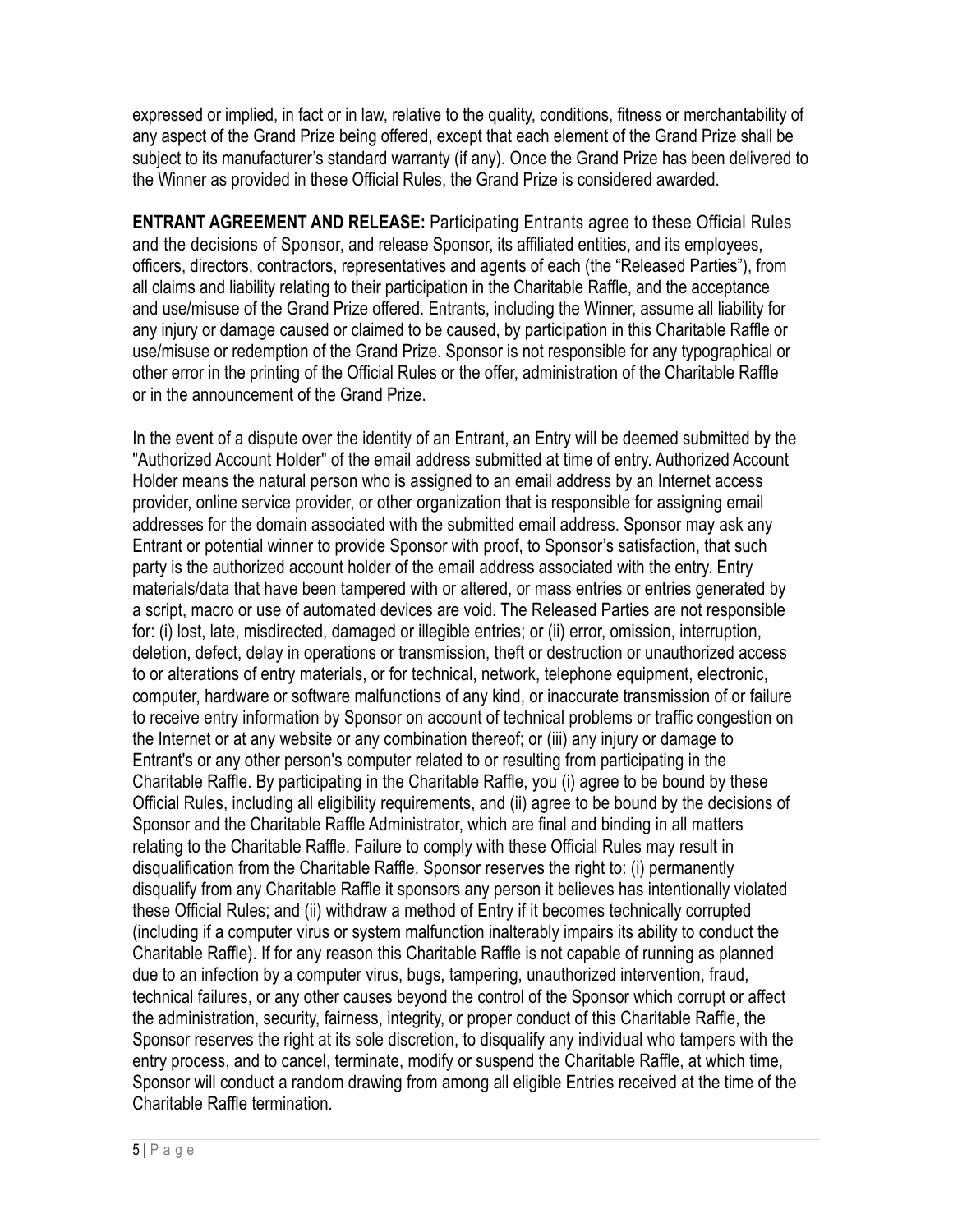**RULE DECISIONS AND DISCRETION**: All interpretations of these Official Rules and decisions of Sponsor in all matters related to the Charitable Raffle are final. The Sponsor reserves the right, in its sole discretion, to disqualify any Entrant. Grounds for disqualification include but are not limited to: (a) tampering with the Entry process or the operation of the Charitable Raffle; (b) acting in violation of these Official Rules; or (c) acting in a disruptive manner, or with intent to annoy, abuse, threaten, or harass any other person. Any attempt by any person to deliberately undermine the legitimate operation of the Charitable Raffle may be pursued to the full extent of the criminal and civil laws, and the Sponsor reserves the right to seek damages from any such person.

**NOTIFICATION, PUBLICITY, AND MARKETING:** Upon receipt of notification, Winner authorizes the use of his/her name, image and likeness, on the Captains For Clean Water website, advertisements and all media forms to promote the success of the Charitable Raffle and future raffles by Captains For Clean Water.

**NO LIABILITY AND INDEMNIFICATION**: Entrant hereby agrees to indemnify, defend and hold harmless Sponsor from and against any and all losses, claims, damages (including attorney's fees and costs), consequential and incidental damages, liabilities, fines, penalties, charges, interest, administrative, and judicial proceedings and orders, judgments, remedial action requirements and response costs, enforcement actions of any kind, liabilities, and all costs and expenses incurred or claims in connection therewith (including reasonable attorney's and consulting fees and expenses, court costs, and all other out-of-pocket expenses) incurred or suffered by Entrant directly or indirectly resulting in full or in part from any claim by the Sponsor which are the subject matter of these Official Rules.

**LEGAL WARNING:** ANY ATTEMPT BY AN INDIVIDUAL, WHETHER OR NOT AN ENTRANT, TO DAMAGE, DESTROY, TAMPER OR VANDALIZE THIS WEBSITE OR INTERFERE WITH THE OPERATION OF THE CHARITABLE RAFFLE, IS A VIOLATION OF CRIMINAL AND CIVIL LAWS AND SPONSOR RESERVES THE RIGHT TO SEEK DAMAGES AND DILIGENTLY PURSUE ALL REMEDIES AGAINST ANY SUCH INDIVIDUAL TO THE FULLEST EXTENT PERMITTED BY LAW.

**GOVERNING LAW AND LIMITATION OF LIABILITY:** All issues and questions concerning the construction, validity, interpretation and enforceability of these Official Rules or the rights and obligations of Entrants, Sponsor or the Released Parties in connection with the Charitable Raffle will be governed by and construed in accordance with the laws of the State of Florida, without giving effect to any choice of law or conflict of law rules or provisions that would cause the application of any other laws.

BY ENTERING THE CHARITABLE RAFFLE, ENTRANT AGREES THAT ANY AND ALL DISPUTES, CLAIMS AND CAUSES OF ACTION ARISING OUT OF OR CONNECTED WITH THE CHARITABLE RAFFLE, OR ANY PRIZE AWARDED HEREUNDER, WILL BE RESOLVED INDIVIDUALLY, WITHOUT RESORT TO ANY FORM OF CLASS ACTION THROUGH THE FOLLOWING THREE STEP PROCEDURE:

1. Good Faith Negotiation which is a requirement that the Entrant contact